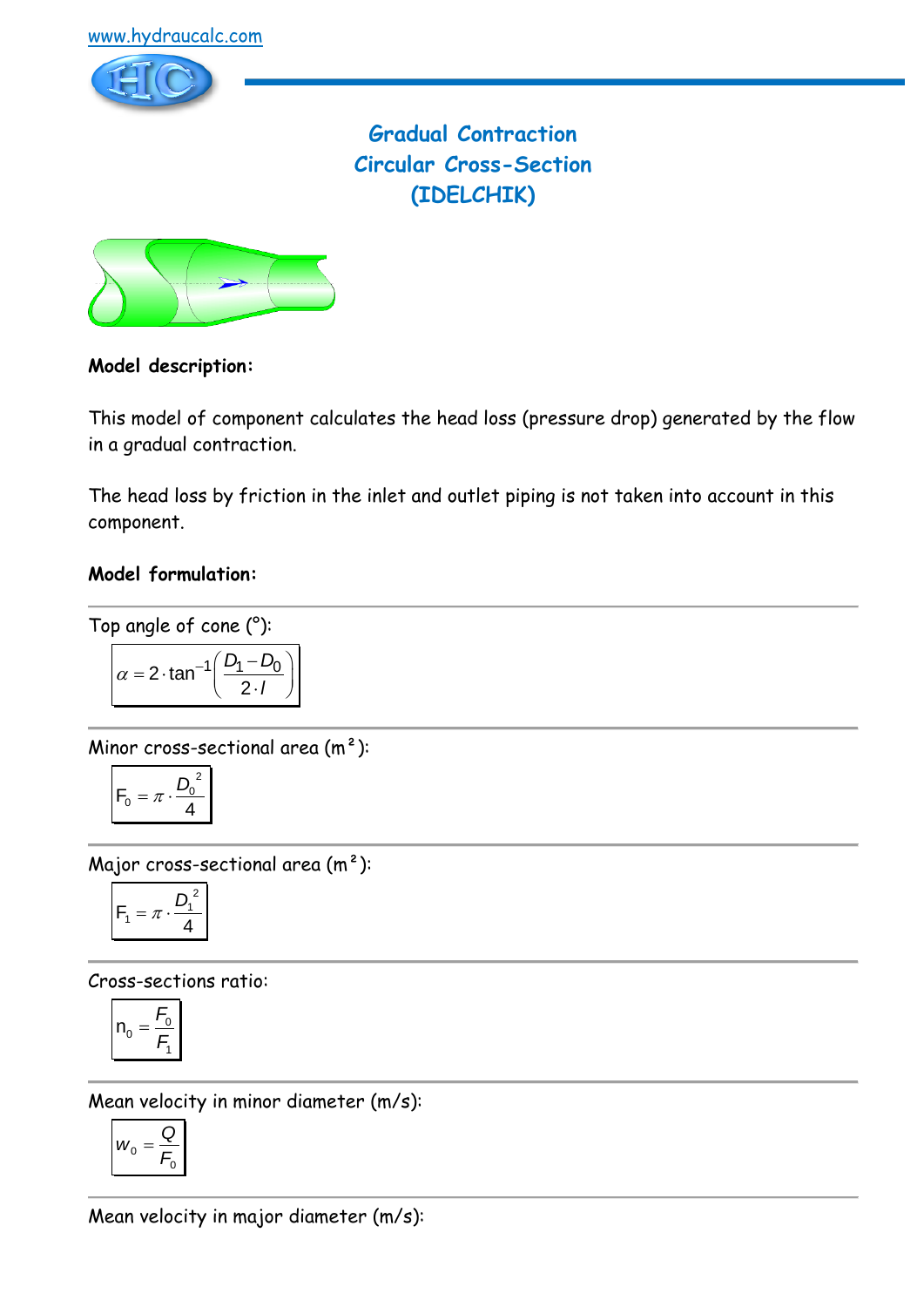$$
w_1 = \frac{Q}{F_1}
$$

Mass flow rate (kg/s):

$$
G=Q\cdot \rho
$$

$$
\text{Fluid volume in the truncated cone (m}^3):
$$
\n
$$
V = N \cdot \frac{\pi}{3} \cdot \left( \left( \frac{D_0}{2} \right)^2 + \left( \frac{D_1}{2} \right)^2 + \left( \frac{D_0}{2} \right) \cdot \left( \frac{D_1}{2} \right) \right)
$$

Fluid mass in the truncated cone (kg):

$$
M = V \cdot \rho
$$

Reynolds number in minor diameter:

$$
\left| \text{Re}_0 = \frac{w_0 \cdot D_0}{v} \right|
$$

Reynolds number in major diameter:

$$
\left| \text{Re}_1 = \frac{w_1 \cdot D_1}{v} \right|
$$

Darcy friction factor:

$$
\lambda = f\left(\text{Re}_0, \frac{\Delta}{D_0}\right)
$$

 See Straight Pipe - [Circular Cross-Section and Nonuniform Roughness Walls](../../Tuyau%20rectiligne/Tuyau%20rectiligne%20-%20Section%20circulaire/IDELCHIK%20(nonuniform%20roughness%20walls).htm)  [\(IDELCHIK\)](../../Tuyau%20rectiligne/Tuyau%20rectiligne%20-%20Section%20circulaire/IDELCHIK%20(nonuniform%20roughness%20walls).htm)

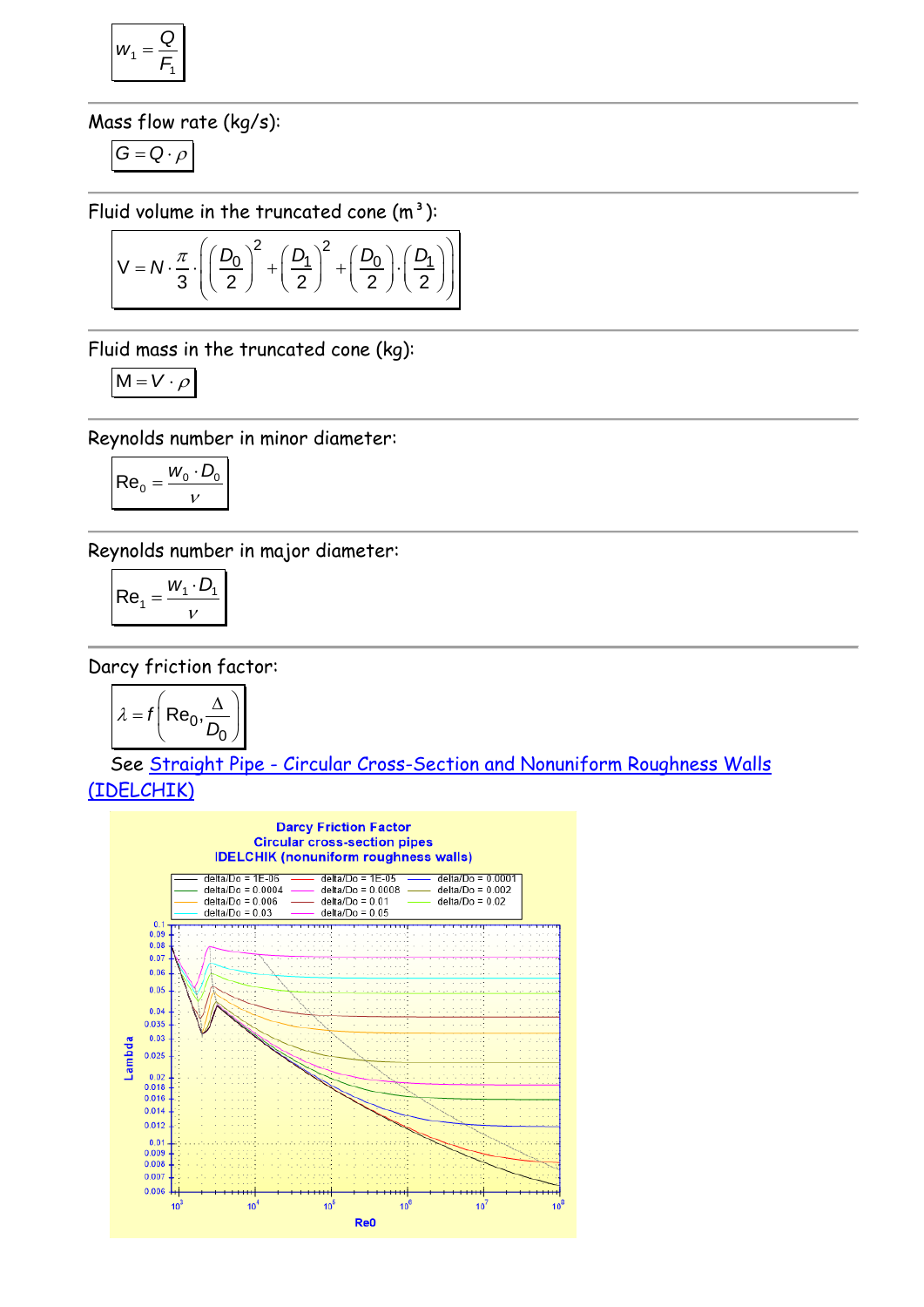

Local resistance coefficient:  
\n
$$
\frac{\zeta_{loc} = (-0.0125 \cdot n_0^4 + 0.0224 \cdot n_0^3 - 0.00723 \cdot n_0^2 + 0.00444 \cdot n_0 - 0.00745) \cdot (\alpha_r^3 - 2 \cdot \pi \cdot \alpha_r^2 - 10 \cdot \alpha_r)}
$$
\n(11 diagram)

5.23 (1))

with:

 $\alpha_r = 0.01745 \cdot \alpha$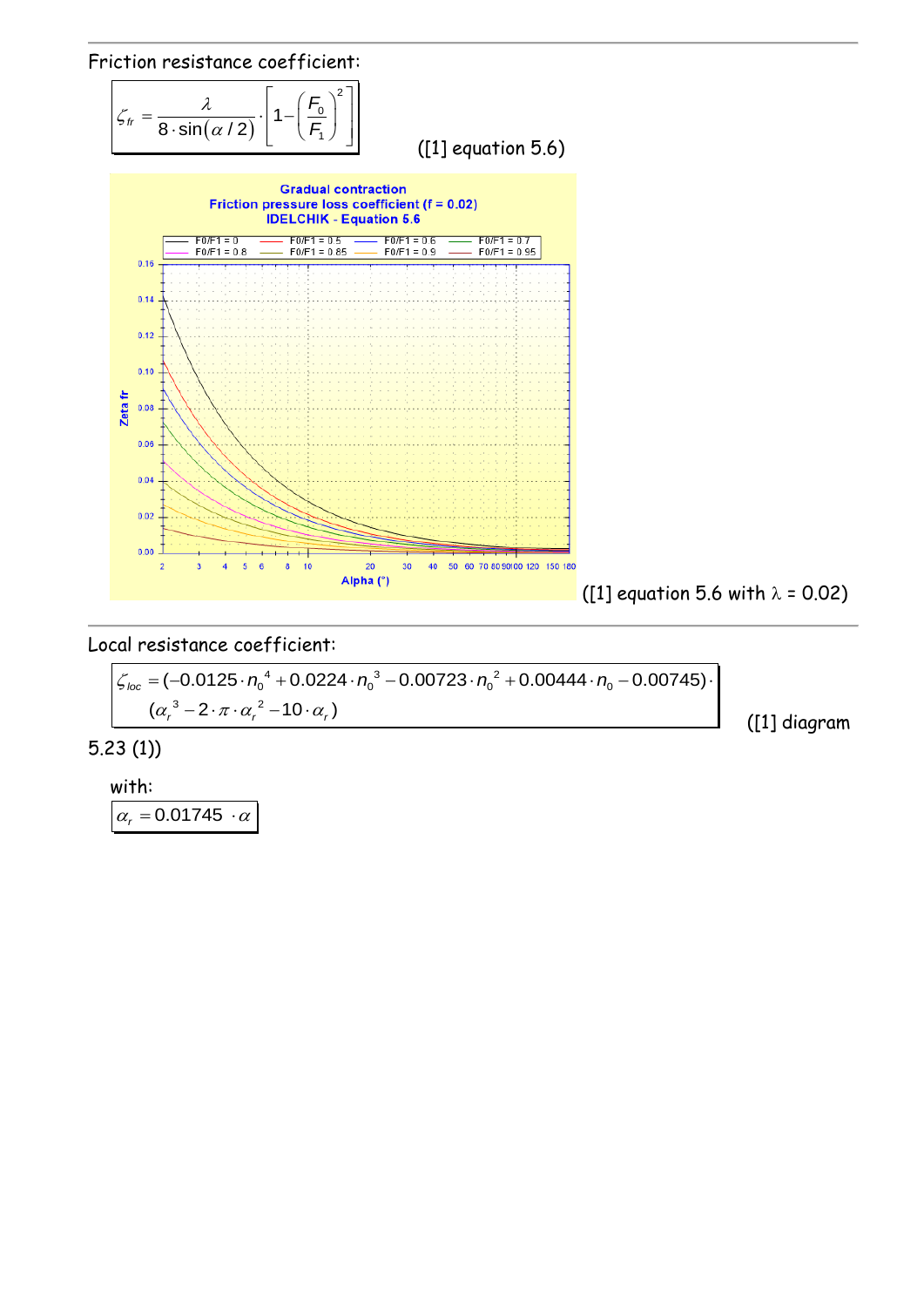

Total pressure loss coefficient (based on mean velocity in minor diameter):

$$
\zeta = \zeta_{loc} + \zeta_{tr}
$$

Total pressure loss (Pa):

$$
\Delta P = \zeta \cdot \frac{\rho \cdot w_0^2}{2}
$$

Total head loss of fluid (m):

$$
\Delta H = \zeta \cdot \frac{w_0^2}{2 \cdot g}
$$

Hydraulic power loss (W):

$$
Wh = \Delta P \cdot Q
$$

## **Symbols, Definitions, SI Units:**

- D<sup>0</sup> Minor diameter (m)
- D<sup>1</sup> Major diameter (m)
- $\alpha$  Top angle of cone (°)
- l Truncated cone length (m)
- $F_0$  Minor cross-sectional area  $(m^2)$
- $F_1$  Major cross-sectional area  $(m^2)$
- n<sup>0</sup> Cross-sections area ratio ()
- $w_0$  Mean velocity in minor diameter  $(m/s)$
- $w_1$  Mean velocity in major diameter  $(m/s)$
- $Q$  Volume flow rate  $(m^3/s)$
- G Mass flow rate (kg/s)
- V Fluid volume in the truncated cone  $(m<sup>3</sup>)$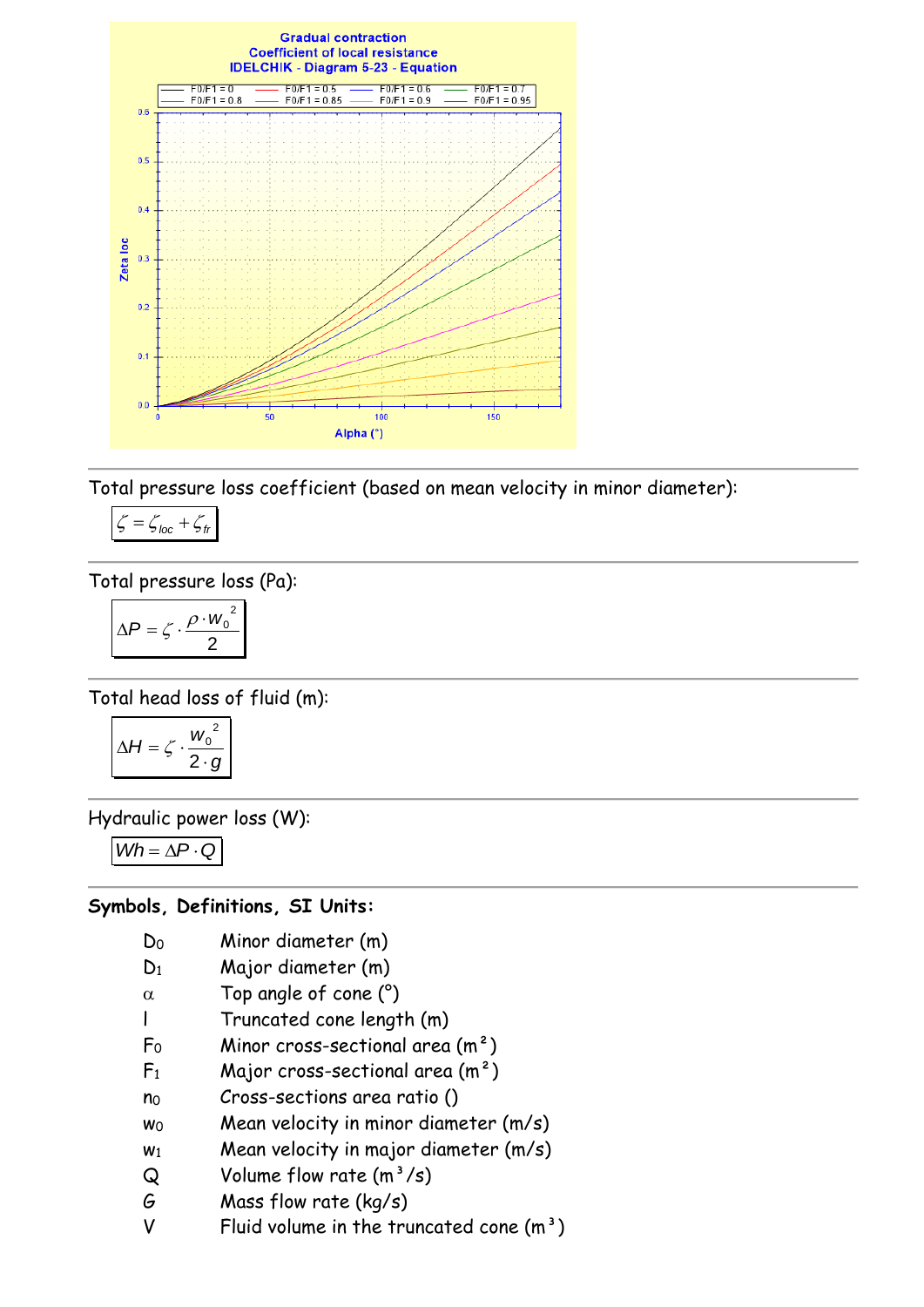| M                   | Fluid mass in the truncated cone (kg)                            |
|---------------------|------------------------------------------------------------------|
| Reo                 | Reynolds number in minor diameter ()                             |
| Re <sub>1</sub>     | Reynolds number in major diameter ()                             |
| $\Lambda$           | Absolute roughness of walls (m)                                  |
| $\overline{\Delta}$ | Relative roughness of walls ()                                   |
| λ                   | Darcy friction factor ()                                         |
| $\zeta$ loc         | Local resistance coefficient ()                                  |
| $\zeta$ fr          | Friction resistance coefficient ()                               |
| ζ                   | Total pressure loss coefficient (based on mean velocity in minor |
|                     | diameter)()                                                      |
| $\Delta P$          | Total pressure loss (Pa)                                         |
| $\Delta H$          | Total head loss of fluid (m)                                     |
| Wh                  | Hydraulic power loss (W)                                         |
|                     |                                                                  |
| $\rho$              | Fluid density $(kq/m^3)$                                         |
| ν                   | Fluid kinematic viscosity $(m^2/s)$                              |
| g                   | Gravitational acceleration $(m/s^2)$                             |

## **Validity range:**

- turbulent flow regime in minor diameter (Re $_0$   $\geq$   $10^5)$ 

## **Example of application:**